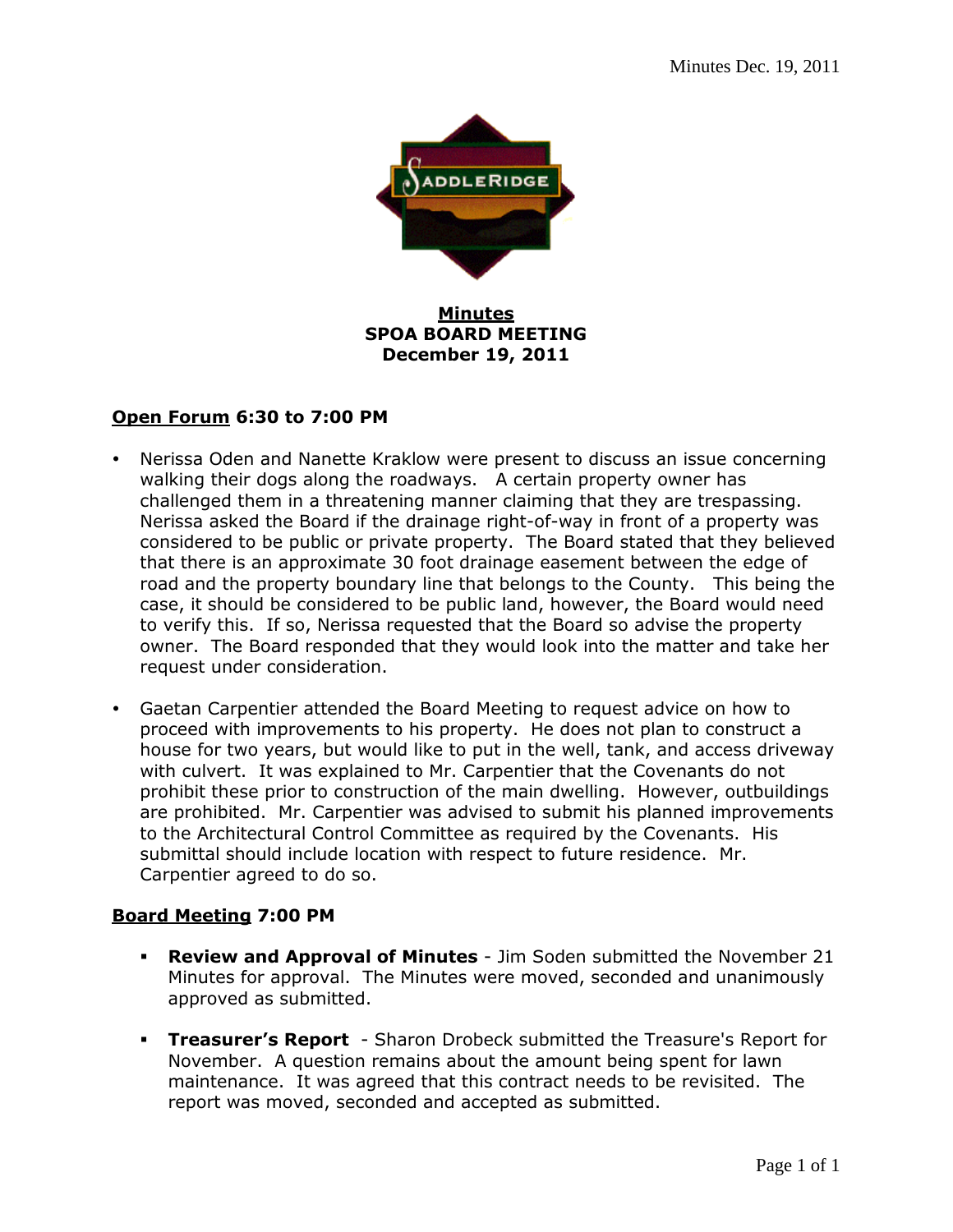- **Committee Activity Reports**  George Graham presented the Committee Report for November. The report was moved, seconded and accepted as submitted.
- **Old Business** 
	- Bylaw Changes election It was agreed that vote on the by-law changes would be postponed until the April Picnic meeting. This will assure that the necessary quorum will be achieved. Jim Soden will make sure that the notice of election goes out at least 30 days before the meeting.
	- "Burn ban" signage update. Bo Garrett reported that he has not yet check on the signs. This item remains open.
	- Purchase of more chairs BO Garrett report that he continues to look for auctions or sales of used folding chairs but has not found anything yet. This iteem will be ongoing
	- Liability Insurance, verification of coverage. Sharon Drobeck reported that she has not yet verified coverage limits. This item remains open.
	- Update on enlarging the Clubhouse. Bo Garrett reported that he has gotten an estimated in the \$10K range. He plans to get three proposals for the work. The Board agreed that once we have the bids, we should seek Property Owner approval for a capital expenditure of this size.
	- Watering and maintaining the entrance landscaping. Bo Garrett reported that the County will initially water the front landscaping. However, long term we will need to have a means of watering. It was decided that when the Board revisit the lawn maintenance contract, this should be included. options are: SPOA buys a tank and trailer for contractors use, contractor furnishes the tank and trailer, or purchase water from near-by Property owner. This item remains open.
	- Winter Issue of SaddleBags. Jim Soden reported that the Winter Issue of the Saddlebags has been issued and sent out. The Boards thanks Nerriss Oden for putting this together.This item is closed.

## **New Business**

 2012 Calendar - Jim Soden presented a proposed calendar for 2012 SPOA Events. It was questioned if the April 14 date for the Annual Picnic would conflict with any planned events in Wimberley. Jim Soden is to varify and adjust if necessary. It was also pointed out that the November Neighborhood Night Out was missing. Jim Soden to revise. This item remains open.